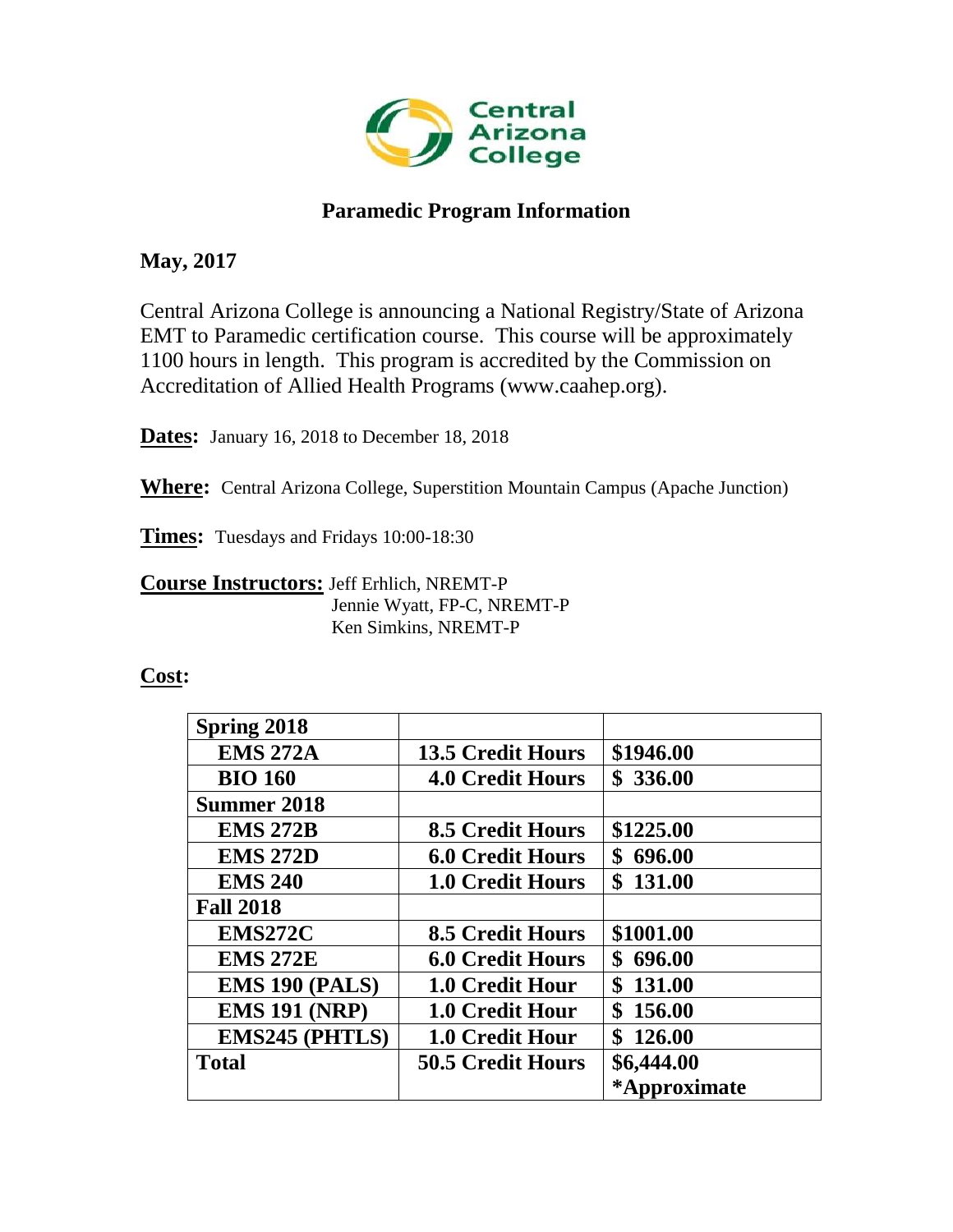- Cost will be verified during the interview process. All prices quoted are an approximation. College tuition and fees will be published in June of 2017.
- Cost of National Registry written exam will be in addition to the prices listed above and will be paid directly to the National Registry of EMT's.

**Books:** There are a number of books that the student will be required to purchase. Books will be approved at the Advisory Board meeting on June of 2017. Cost of the books will be available and posted after the Advisory Board meeting.

# **Prerequisites**:

- EMT or IEMT for one year (working, practical experience in the field) with current EMT or IEMT certification. Students must maintain their EMT or IEMT credential for the duration of the class.
- Have a current EMT (Basic) Certification in the state of Arizona
- At least (1) year of experience as an EMT (Basic or AEMT). Please contact the Program Director for acceptable experience.
- Two letters of recommendation from a supervisor or co-worker
- DPS (Arizona Department of Public Safety) fingerprint clearance card or equivalent as determined by the Program Director. More information will be given on how to obtain this during the interview process.
- Current immunizations (TB Skin test, Tdap, MMR, Influenza)
- Current CPR at the Healthcare Provider or CPR Professional Rescuer level.
- 24-Hour Hazardous Materials Operations level training and completion (NFPA) 472).
- Negative 12 panel drug screening.

# **Interview Process:**

- A 100 question written exam (at the EMT level)
- NREMT Trauma practical test
- NREMT Random Skill test
- Oral Interview with Program Director and Lead Instructor
- Approval from Medical Director, Dr. Gary Smith

**Degree Information**: Once the student has successfully completed the Paramedic courses, they will need to complete their general education requirements to receive an AAS degree in Paramedicine. Students will be given the chance to meet with an advisor to determine their general education requirements.